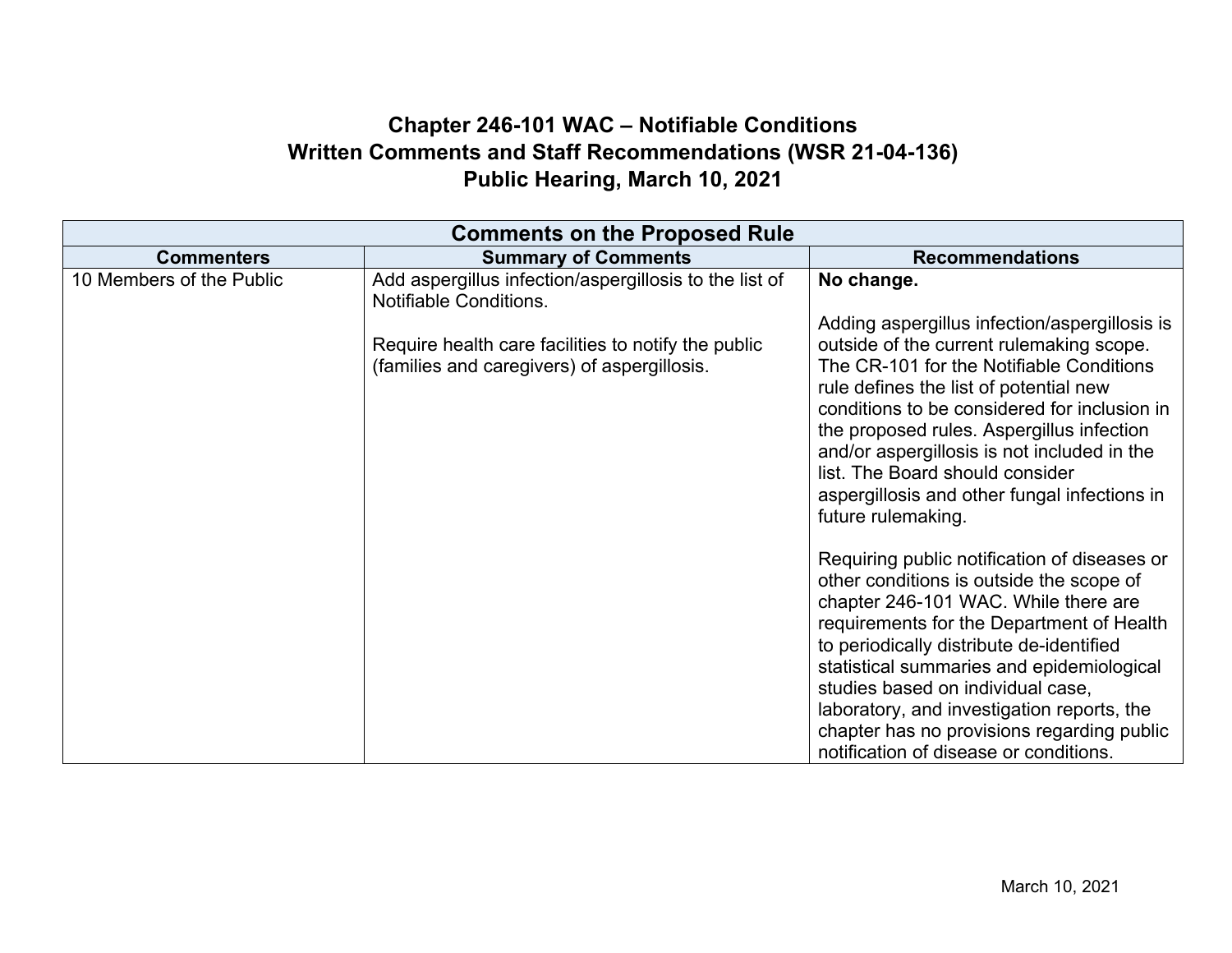| <b>Comments on the Proposed Rule</b>     |                                                      |                                               |  |  |
|------------------------------------------|------------------------------------------------------|-----------------------------------------------|--|--|
| <b>Commenters</b>                        | <b>Summary of Comments</b>                           | <b>Recommendations</b>                        |  |  |
| <b>Community Health Board</b>            | Require additional demographic reporting for all     | No change.                                    |  |  |
| Coalition                                | notifiable conditions, including sexual orientation, |                                               |  |  |
|                                          | gender identity, disability status, birthplace, and  | We strongly support the need to collect       |  |  |
| King County Pandemic and                 | Indigenous identity.                                 | data variables that identify health           |  |  |
| <b>Racism Community Advisory</b>         |                                                      | disparities and provide the information       |  |  |
| Group                                    |                                                      | needed to eliminate these disparities.        |  |  |
|                                          |                                                      | However, inclusion of these data require      |  |  |
| <b>Public Health Seattle King County</b> |                                                      | significant time as well as staff and partner |  |  |
|                                          |                                                      | resources to overcome a lack of national      |  |  |
|                                          |                                                      | data standards and system limitations,        |  |  |
|                                          |                                                      | determine data collection and protection      |  |  |
|                                          |                                                      | procedures, participate in formal tribal      |  |  |
|                                          |                                                      | consultation and meaningful engagement        |  |  |
|                                          |                                                      | with interested parties, and more.            |  |  |
|                                          |                                                      | Requiring these data to be reported in the    |  |  |
|                                          |                                                      | current rule update would result in a         |  |  |
|                                          |                                                      | significant delay in adoption and             |  |  |
|                                          |                                                      | implementation of these rules.                |  |  |
|                                          |                                                      |                                               |  |  |
|                                          |                                                      | The Board should consider inclusion of        |  |  |
|                                          |                                                      | additional demographic data reporting in      |  |  |
|                                          |                                                      | future rulemaking.                            |  |  |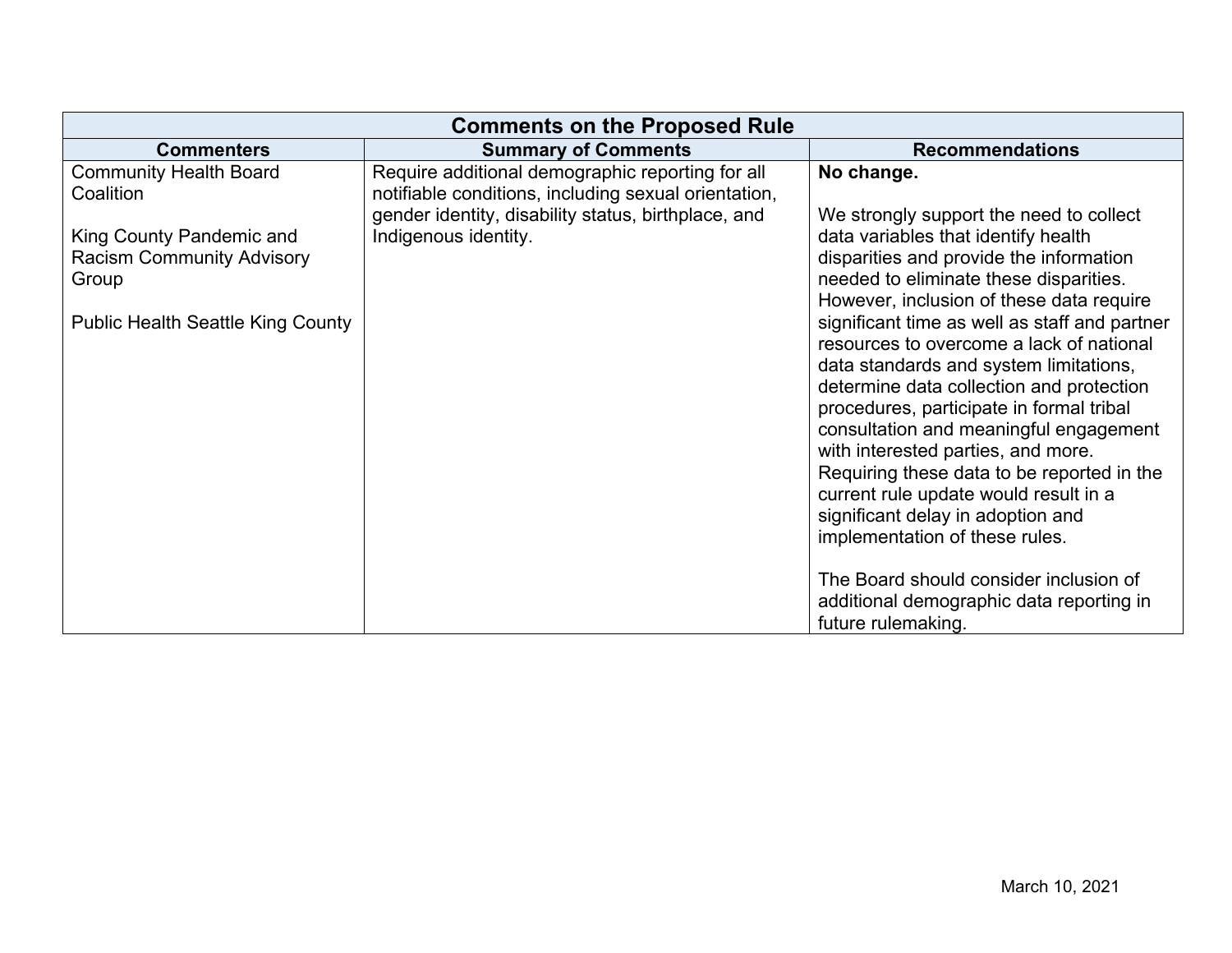| <b>Comments on the Proposed Rule</b>                     |                                                                                                                                                                                                                          |                                                                                                                                                                                                                                                                                                                                                                                                                   |  |  |
|----------------------------------------------------------|--------------------------------------------------------------------------------------------------------------------------------------------------------------------------------------------------------------------------|-------------------------------------------------------------------------------------------------------------------------------------------------------------------------------------------------------------------------------------------------------------------------------------------------------------------------------------------------------------------------------------------------------------------|--|--|
| <b>Commenters</b>                                        | <b>Summary of Comments</b>                                                                                                                                                                                               | <b>Recommendations</b>                                                                                                                                                                                                                                                                                                                                                                                            |  |  |
| Northwest Health Law Advocates                           | Revise proposed WAC 246-101-011 to clarify that<br>patient race, ethnicity, and preferred language                                                                                                                       | No change.                                                                                                                                                                                                                                                                                                                                                                                                        |  |  |
| <b>Washington State Coalition for</b><br>Language Access | reporting is voluntary.                                                                                                                                                                                                  | As written, the reporting categories for<br>race, ethnicity, and preferred language                                                                                                                                                                                                                                                                                                                               |  |  |
|                                                          | Include additional reporting categories for race<br>(e.g., Brazilian) and preferred language (e.g.,                                                                                                                      | allow the patient to decline response.                                                                                                                                                                                                                                                                                                                                                                            |  |  |
|                                                          | Mayan indigenous languages).                                                                                                                                                                                             | Additional revisions suggested would<br>require further engagement with subject                                                                                                                                                                                                                                                                                                                                   |  |  |
|                                                          | Revisit race, ethnicity, and preferred language<br>reporting categories within the year for refinement<br>and add sexual orientation, gender identity,<br>disability status, and tribal status reporting to the<br>rule. | matter and community experts, filing a new<br>CR-102, and conducting another public<br>rules hearing, which would delay the<br>adoption and implementation of the<br>proposed rules.                                                                                                                                                                                                                              |  |  |
|                                                          |                                                                                                                                                                                                                          | Board staff recommend continued work to<br>improve and refine race, ethnicity, and<br>preferred language categories as well as<br>exploring additional demographic data<br>reporting. However, as the proposed rules<br>are not expected to go into effect until<br>January 1, 2022, staff cannot make<br>revisions within the year. The Board<br>should consider inclusion of this work in<br>future rulemaking. |  |  |
| 38 Members of the Public                                 | Coronaviruses (including SARS, MERS, and<br>COVID-19) should not be added to the list of<br>notifiable conditions in rule.                                                                                               | No change.<br>Adding COVID-19 to the list of notifiable                                                                                                                                                                                                                                                                                                                                                           |  |  |
|                                                          |                                                                                                                                                                                                                          | conditions is necessary to protect the                                                                                                                                                                                                                                                                                                                                                                            |  |  |
|                                                          | Polymerase chain reaction (PCR) tests should not<br>be used to determine cases of COVID-19.                                                                                                                              | public's health by tracking spread of the<br>disease during the global pandemic and                                                                                                                                                                                                                                                                                                                               |  |  |
|                                                          |                                                                                                                                                                                                                          | beyond.                                                                                                                                                                                                                                                                                                                                                                                                           |  |  |